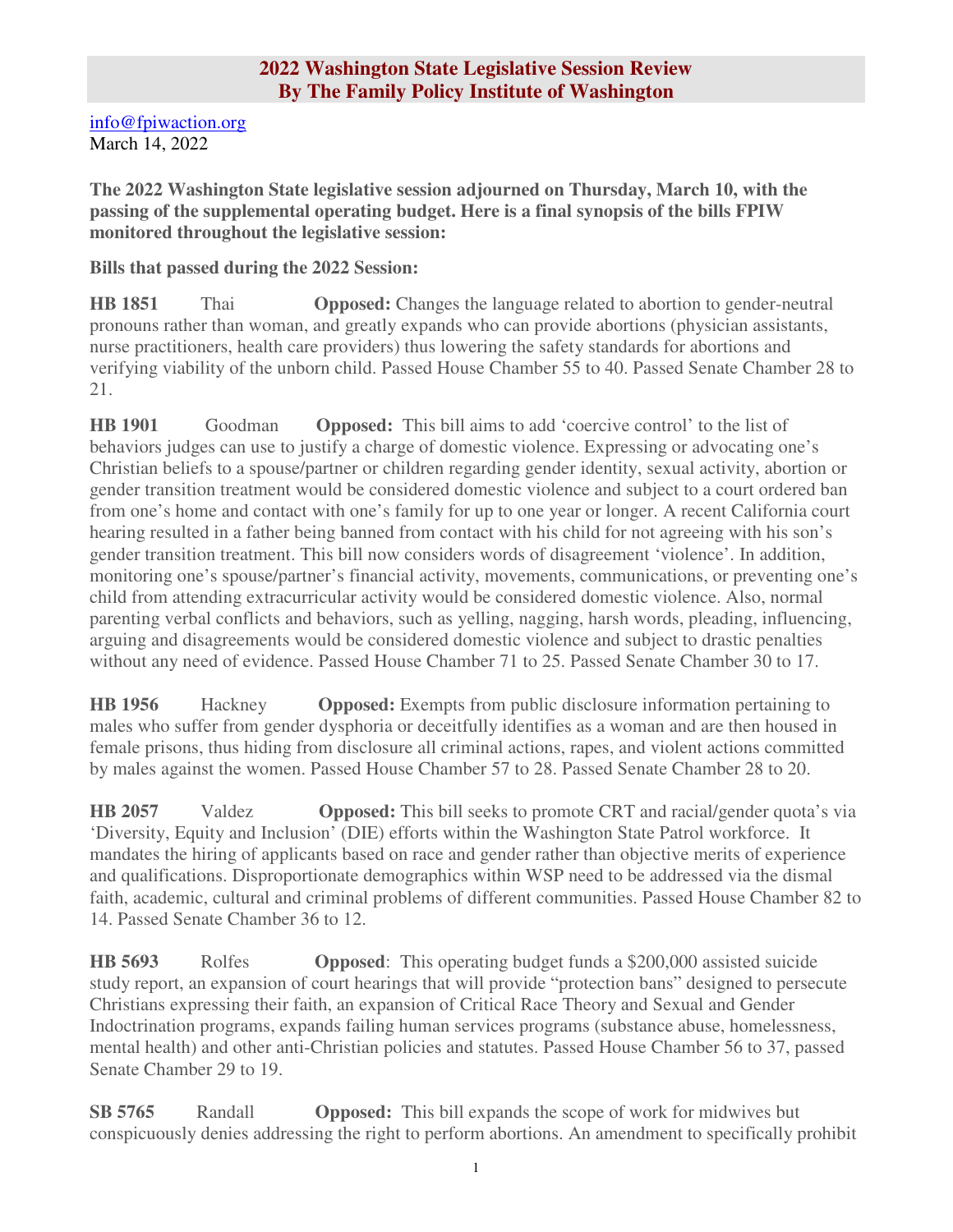midwives from performing abortions was defeated in Committee. Passed out of the Senate Chamber 27 to 20. Passed House Chamber 61 to 37.

**SB 5883** Trudeau **Opposed:** Expands informed consent for unaccompanied or runaway homeless youth to receive health care treatment without parental permission and thus takes away a parent or guardian's right to make health care decisions for their children. This will make it easier for children to remain homeless or in a runaway status and harms the state's efforts to reunify families. Passed Senate Chamber 28 to 21. Passed House Chamber 57 to 41.

# **Bills that did not pass during the 2022 Session:**

**HB 1141** Rude **Opposed:** Expands physician-assisted suicide by eliminating safeguards including reducing the waiting period from 15 days to 3 days and no longer requiring the concurrence of two licensed physicians. **Passed House Chamber 58 to 37.** Died in the Senate Health & Long-Term Care Committee.

**HB 1692** Simmons **Opposed:** Removes drive-by shootings from a list of first-degree murder charges that trigger the penalty of life in prison without parole because of equity/racial reasons. No hearing, dead.

**SB 5688** Randall **Opposed:** Hospitals & clinics seeking mergers will be required to provide abortions, reproductive care, assisted suicide and gender surgeries & treatments. Fiscal Note, dead.

**HB 1829** Johnson, J. **Opposed:** Creates a radical African American Studies specialty program for educators based on identity politics and CRT that opposes current Western Civilization and teaches a false history in a racial and pagan perspective, such as NY Times 1619 Project, and Howard Zinn. No other racial/geographic/immigrant group is petitioning to rewrite history. No hearing, dead.

**HB 1840** Ortiz-Self **Opposed:** Requires community and technical colleges to set up a diversity and equity committee to promote Critical Race Theory (CRT) and gender and equal ideologies that will increase racism and sexual bigotries. Died in House Appropriations Committee.

**SB 5537** Wellman **Opposed:** Reduces the age that children must begin school from age 8 to 5 and effectively mandates kindergarten for all children, including home schoolers. Died in Senate W&M Committee.

**SB 5647** Robinson **Opposed**: This bill provides redefines infertility to include single individuals and those who have a same sex partner who need medical treatment to reproduce and mandates all health plans to cover all adult and child infertility treatments (embryo transfers, IVF, and surrogacy) No hearing, dead.

**SB 5595** Wellman **Opposed:** Sets allocations for Social Emotive Learning staff which allows teachers, therapists, and counselors at public schools to counsel, teach and indoctrinate students' values, psychology, and emotions towards radical CRT, Sexual and Gender, anti-family ideologies that many parents and Christians oppose. Died in Senate Rules Committee.

**SB 5909** Randall **Opposed:** The Democrats' version of 'limiting the governor's emergency powers' provides virtually no limits to his abuse of power. House and Senate leadership